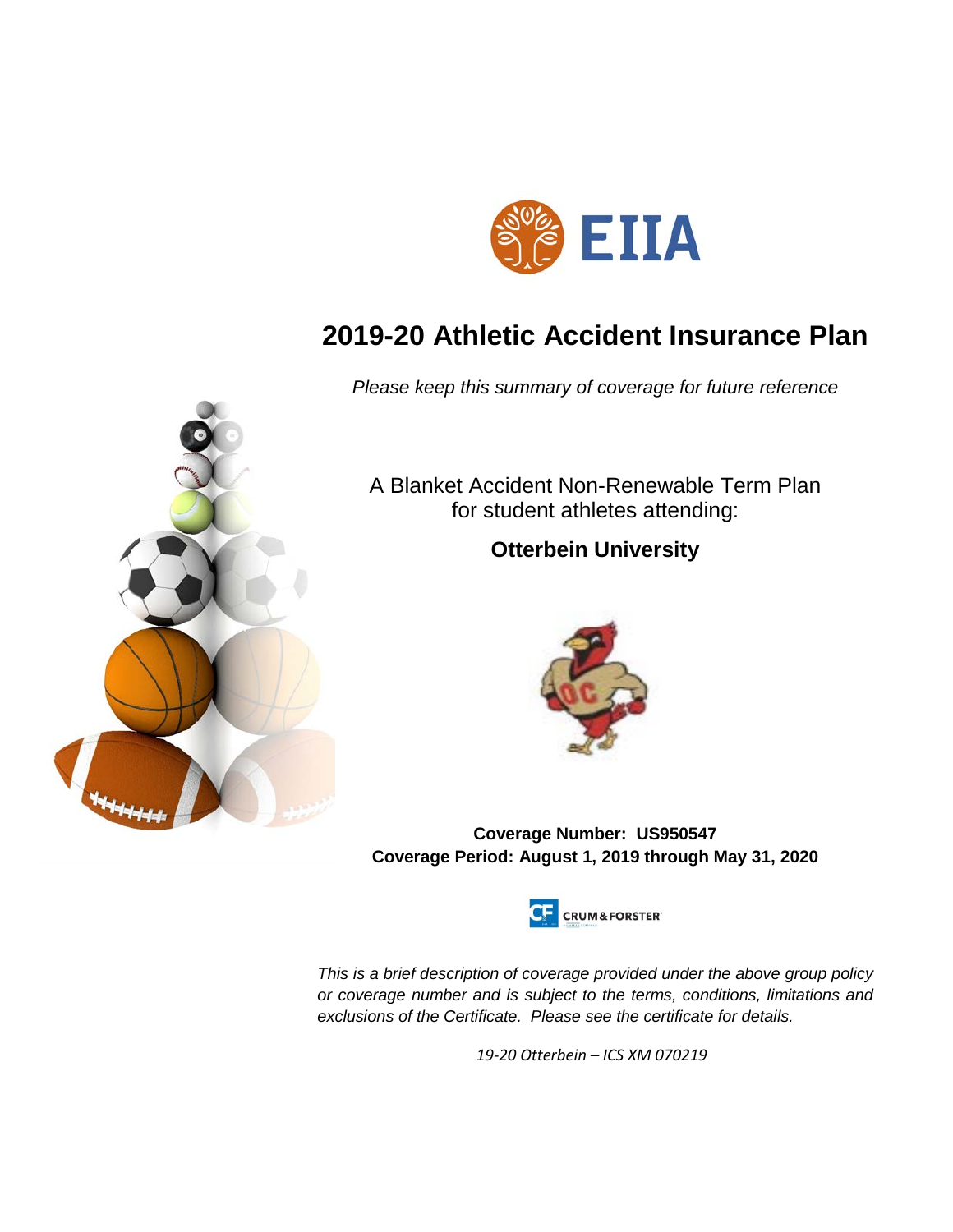

## **SCOPE OF COVERAGE**

This brochure is a brief description of the benefits provided through your institution for eligible full-time intercollegiate student athletes. The plan term is for the 2019-20 academic year and will cover student athletes from the first to the last date a student athlete is required to be on campus for participation in a **covered event**.

## **FULL EXCESS MEDICAL**

This plan will pay **eligible expenses** up to the limits of this plan that are in excess of any other **health care plan**, regardless of any coordination of benefits provision contained in such **health care plan**.

## **SUBROGATION**

When benefits are paid to or for a **covered person** under the terms of this plan, we shall be subrogated, unless otherwise prohibited by law, to the rights of recovery of such person against any person who might acknowledge liability or is found legally liable by a Court of competent jurisdiction for the **injury** that necessitated the hospitalization or the medical or the surgical treatment for which the benefits were paid. Such subrogation rights shall extend only to the recovery by us of the benefits we have paid for such hospitalization and treatment and we shall pay fees and costs associated with such recovery.

The **covered person** agrees to transfer their rights to us. We will exercise such rights on their behalf. The **covered person**  further agrees to furnish us with all relevant information and documents pertaining to the subrogation.

## **DEFINITIONS**

**Accident** means a sudden, unforeseeable external event which:

- 1) Causes injury; and
- 2) Occurs while coverage is in effect for the **covered person**.

**Covered Event** means a regularly scheduled game, competition or practice session under the direct and immediate supervision by the **covered person's** institution.

**Covered Person** means an eligible full-time student participating in a **covered event**.

**Deductible** means the amount of **eligible expenses** paid by you before benefits are payable under the plan. The **deductible** amount is shown in the Schedule of Benefits.

**Doctor** means a licensed practitioner of the healing arts acting within the scope of his license. **Doctor** does not include:

- 1) You;<br>2) Your
- 2) Your spouse, dependent, parent, brother or sister; or 3) A person who ordinarily resides with you.
- A person who ordinarily resides with you.

**Eligible Expenses** means the **Usual, Reasonable and Customary** charges for services or supplies which are incurred by the **covered person** for the **medically necessary** treatment of an **injury**. The **injury** must be incurred while the plan is in force.

**Expanded Medical Treatment Benefit** means benefits will be payable for treatment of the following conditions resulting from the play or practice of Intercollegiate Sports. Repetitive Motion Injuries; Strains; Sprains; Hernia; Tennis Elbow; Tendonitis; Bursitis; and Muscle tears. Such condition must manifest itself while this plan is in force. **This coverage is subject to the same limitations as any other injury.** Please refer to the Schedule of Benefits for limit and deductible information.

**Health Care Plan** means any contract, policy or other arrangement for benefits or services for medical or dental care or treatment under:

- 1) Group or blanket insurance, whether on an insured or selffunded basis;
- 2) **Hospital** or medical service organizations on a group basis;
- 3) Health Maintenance Organizations on a group basis;
- 4) Group labor management plans;<br>5) Emplovee benefit organization pl
- 5) Employee benefit organization plan;
- 6) Professional association plans on a group basis; or
- 7) Any other group employee welfare benefit plan as defined in the Employee Retirement Income Security Act of 1974 as amended.

**Hospital** means an institution which:

- 1) Is operated pursuant to law;<br>2) Is primarily and continuously
- Is primarily and continuously engaged in providing medical care and treatment to sick and injured persons on an inpatient basis;
- 3) Is under the supervision of a staff of **doctors**;
- 4) Provides 24-hour nursing service by or under the supervision of a graduate registered nurse (R.N.);
- 5) Has medical, diagnostic and treatment facilities, with major surgical facilities;
	- a) On its premises; or
- b) Available to it on a pre-arranged basis; and 6) Charges for its services.
- 

**Hospital** does *not* include: 1) A clinic or facility for:

- a) Convalescent, custodial, educational or nursing care;
- b) The aged, drug addicts or alcoholics; or c) Rehabilitation: or
- Rehabilitation; or
- 2) A military or veterans hospital or a hospital contracted for or operated by a national government or its agency unless:
	- a) The services are rendered on an emergency basis; and
	- b) A legal liability exists for the charges made to the individual for the services given in the absence of insurance.

**Injury** means bodily harm which results, directly and independently of disease or bodily infirmity, from an **accident**. All **injuries** to the same **covered person** sustained in one **accident**, including all related conditions and recurring symptoms of **injuries** will be considered one **injury**.

**Medically Necessary or Medical Necessity** means the service or supply is;

1) Prescribed by a Doctor for the treatment of the **injury**;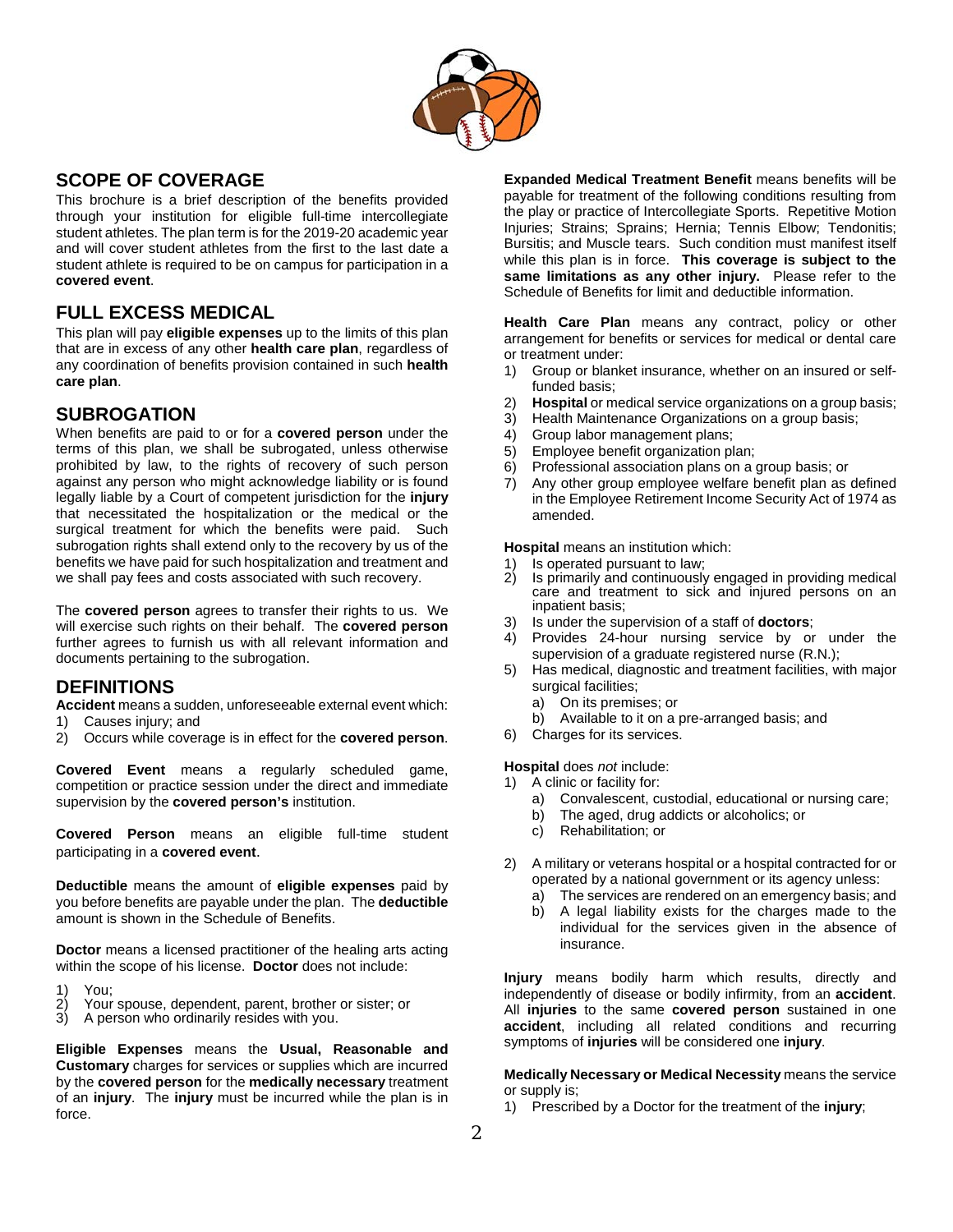

- 2) Appropriate according to conventional medical practice for the **injury** in the locality in which the service or supply is given;
- 3) Provided for the diagnosis or the direct care and treatment of the **injury**;
- 4) Not primarily for your convenience or that of your **doctor**.

**Natural Teeth** means **natural teeth** or tooth where the major portion of the individual tooth is present, regardless of fillings or caps, and is not carious, abscessed, or defective.

**Physiotherapy** means any form of the following: physical or mechanical therapy; diathermy; ultra-sonic therapy; heattreatment in any form; manipulation or massage administered by a **doctor.**

#### **Usual, reasonable and customary (UR&C)** means:

- 1) With respect to fees or charges, fees for medical services or supplies which are;
	- a) Usually charged by the provider for the service or supply given; and
	- b) The average charged for the service or supply in the locality in which the service or supply is received, or
- 2) With respect to treatment or medical services, treatment which is reasonable in relationship to the service or supply given and the severity of the condition.

### **SCHEDULE OF BENEFITS**

Student athletes are covered from the first to the last date they are required to be on campus for participation in a **covered event**. Benefits for **eligible expenses** are provided after the deductible has been satisfied. **Eligible expenses** must be incurred within 104 weeks from the date of loss to be considered for benefits.

| <b>Accident Medical Expense Limit:</b>            | \$25,000 |
|---------------------------------------------------|----------|
| Expanded Medical Treatment Benefit Limit: \$5,000 |          |
| Deductible:                                       | \$0      |

The Accident Medical Expense Limit is increased to \$90,000 under another plan through United States Fire Insurance Company for NCAA participating institutions.

#### **MEDICAL EXPENSE BENEFITS**

| <b>HOSPITAL ROOM &amp; BOARD:</b>               | Semi-Private Rate |
|-------------------------------------------------|-------------------|
| <b>HOSPITAL MISCELLANEOUS:</b>                  | UR&C              |
| <i><b>OUTPATIENT PRE-ADMISSION TESTING:</b></i> | UR&C              |

#### *OUTPATIENT HOSPITAL EMERGENCY ROOM BENEFIT: UR&C*

#### *SURGEON'S FEE: UR&C*

*When more than one surgical procedure is performed at the same time, through the same incision, the highest payment will be for the surgery which costs the most. We will pay a maximum of 50% for a second surgical procedure and 30% for the third surgical procedure.*

| AJJIJIANI JUKUEUN.            | 30% of surgeon's allowable ree          |
|-------------------------------|-----------------------------------------|
| <b>ANESTHESIOLOGIST:</b>      | UR&C                                    |
| <b>SURGICAL FACILITY:</b>     | UR&C                                    |
| <b>DOCTOR VISITS:</b>         | UR&C                                    |
| X-RAY & LABORATORY:           | UR&C                                    |
| <b>PRESCRIPTION DRUGS:</b>    | UR&C                                    |
| AMBULANCE BENEFIT AMOUNT:     | UR&C                                    |
| <b>PHYSIOTHERAPY BENEFIT:</b> |                                         |
| Hospital Inpatient:           | UR&C                                    |
| Outpatient:                   | \$300 maximum without a <b>doctor's</b> |

*ASSISTANT SURGEON: 30% of surgeon's allowable fee*

• *Outpatient: \$300 maximum without a doctor's prescription*

| DENTAL TREATMENTS FOR INJURY ONLY: | UR&C     |
|------------------------------------|----------|
| ACCIDENTAL DEATH BENEFIT:          | \$10.000 |

**Initial medical treatment must be received from a Doctor within 90 days from the date of loss.** 

**Proof of loss must be submitted within 6 months from the date of Injury.**

**Any expense not specifically listed in the preceding sections is not covered.**

### **EXCLUSIONS**

This Policy does not cover any loss resulting in whole or part from, or contributed to by, or as a natural or probable consequence of any of the following even if the immediate cause of the loss is an Accidental bodily Injury, unless otherwise covered under this Policy by Additional Benefits:

- 1. Suicide, self-destruction, attempted self-destruction or intentional self-inflicted Injury while sane or insane.
- 2. War or any act of war, declared or undeclared.
- 3. Participation in a riot or insurrection.
- 4. Any Injury requiring treatment which arises out of, or in the course of fighting, brawling, assault or battery.
- 5. Sickness, disease, bodily or mental infirmity or medical or surgical treatment thereof, bacterial or viral infection, regardless of how contracted. This does not include bacterial infection that is the natural foreseeable result of an Accidental external bodily injury or accidental food poisoning.
- 6. Mental or nervous disorders.
- 7. Voluntarily taking any drug or narcotic unless the drug or narcotic is prescribed by a Physician and not taken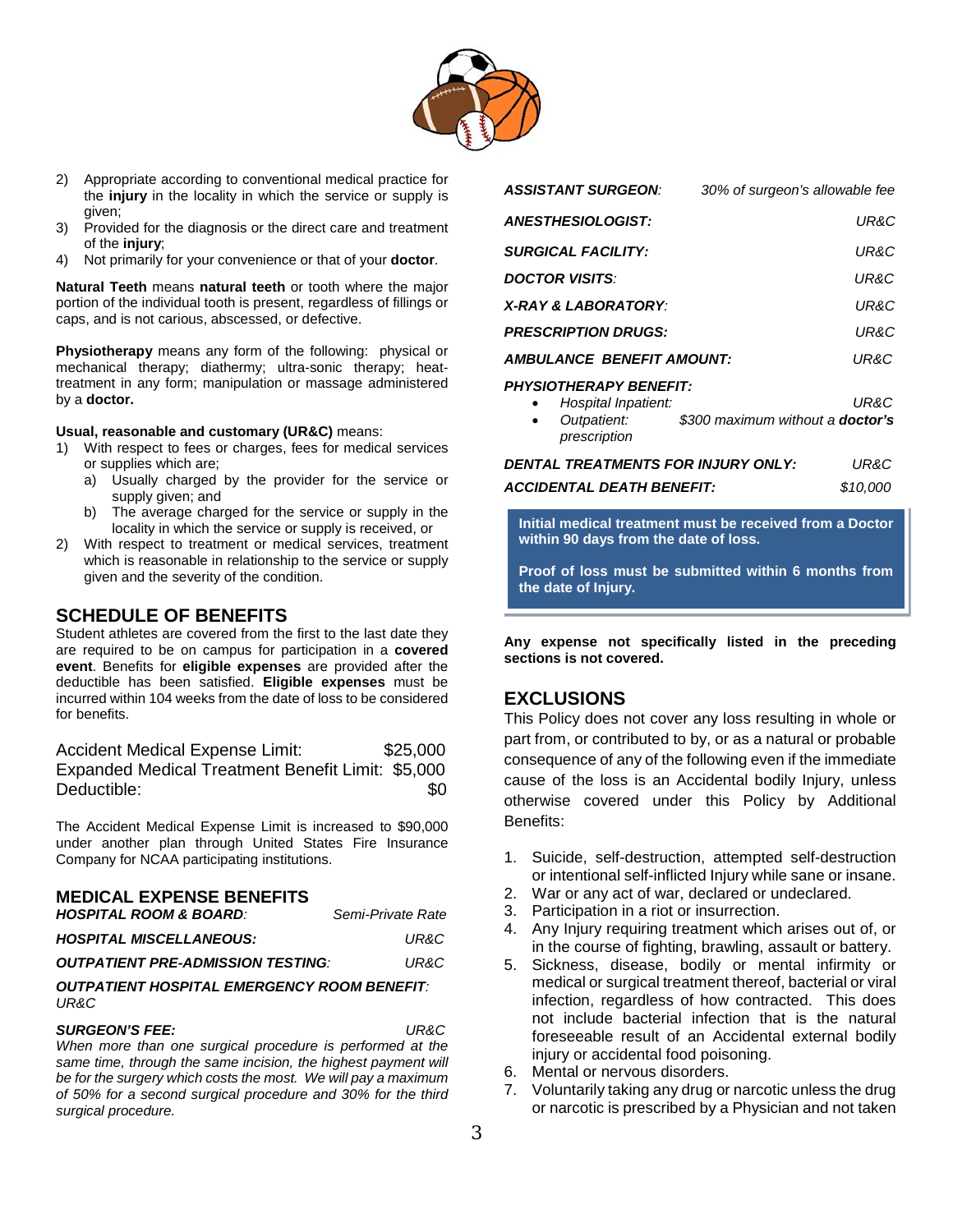

in the dosage or for the purpose as prescribed by the Covered Person's Physician.

- 8. Intoxication or being under the influence of any drug or narcotic.
- 9. Injury caused by, contributed to or resulting from the Covered Person's use of alcohol, illegal drugs or medicines that are not taken in the dosage or for the purpose as prescribed by the Covered Person's Physician.
- 10. Driving under the influence of a controlled substance unless administered on the advice of a Physician.
- 11. Driving while Intoxicated. Intoxicated will have the meaning determined by the laws in the jurisdiction of the geographical area where the loss occurs.
- 12. Conditions that are not caused by a Covered Accident unless otherwise specified under this plan.
- 13. Covered Expenses for which the Covered Person would not be responsible in the absence of this Policy.
- 14. Any treatment, service or supply not specifically covered by this Policy.
- 15. Loss resulting from participation in any activity not specifically covered by this Policy.
- 16. Charges which Are in excess of Usual, Reasonable and Customary charges.
- 17. Expenses incurred for an Accident after the Benefit Period shown in the Schedule of Benefits;
- 18. Regular health check ups.
- 19. Services or treatment rendered by a Physician, Nurse, or any other person who is employed or retained by the Policyholder.
- 20. Services or treatment rendered by an Immediate Family member of the Covered Person;
- 21. Injuries paid under Workers' Compensation, Employers liability laws or similar occupational benefits or while engaging in activity for monetary gain from sources other than the Policyholder.
- 22. That part of the medical expense payable by any automobile insurance policy without regard to fault. (Does not apply in any state where prohibited).
- 23. Treatment in any Veterans Administration or Federal Hospital, except if there is a legal obligation to pay.
- 24. Aggravation or re-injury of a prior injury that the Covered Person suffered prior to his or her coverage Effective Date, unless We receive a written medical release from the Covered Person's Physician.
- 25. Heart attack, stroke or other circulatory disease or disorder, whether or not known or diagnosed, unless the immediate cause of Loss is external trauma. (Except as specifically provided in this policy.)
- 26. Treatment of a hernia whether or not caused by a Covered Accident. (Except as specifically provided in this policy.)
- 27. Treatment of a detached retina unless caused by an Injury suffered from a Covered Accident.
- 28. Damage or loss of dentures or bridges or damage to existing orthodontic equipment, except as specifically provided in this Policy.
- 29. Expense incurred for treatment of temporomandibular joint (TMJ) disorders involving the installation of crowns, pontics, bridges or abutments, or the installation, maintenance or removal of orthodontic or occlusal appliances or equilibration therapy; or craniomandibular joint dysfunction and associated myofascial pain, except as specifically provided in this Policy.
- 30. Dental care or treatment other than care of sound, natural teeth and gums required on account of Injury resulting from an Accident while the Covered Person is covered under this Policy, and rendered within 6 months of the Accident.
- 31. Eyeglasses, contact lenses, hearing aids, braces, appliances, or examinations or prescriptions therefore.
- 32. Any Accident where the Covered Person is the operator of a motor vehicle and does not possess a current and valid motor vehicle operator's license.
- 33. Travel in or upon:
	- a. A snowmobile;
	- b. A water jet ski;
	- c. Any two or three wheeled motor vehicle, other than a motorcycle registered for onroad travel;
	- d. Any off-road motorized vehicle not requiring licensing as a motor vehicle; when used for recreation competition.
- 34. Travel or flight in or on any vehicle for aerial navigation, including boarding or alighting from:
	- a. While riding as a passenger in any Aircraft not intended or licensed for the transportation of passengers; or
	- b. While being used for any test or experimental purpose; or
	- c. While piloting, operation, learning to operate or serving as a member of the crew thereof; or
	- d. While traveling in any such Aircraft or device which is owned or leased by or on behalf of the Policyholder of any subsidiary or affiliate of the Policyholder, or by the Covered Person or any member of his household.
	- e. A space craft or any craft designed for navigation above or beyond the earth's atmosphere; or
	- f. an ultralight hang-gliding, parachuting, or bungi-cord jumping